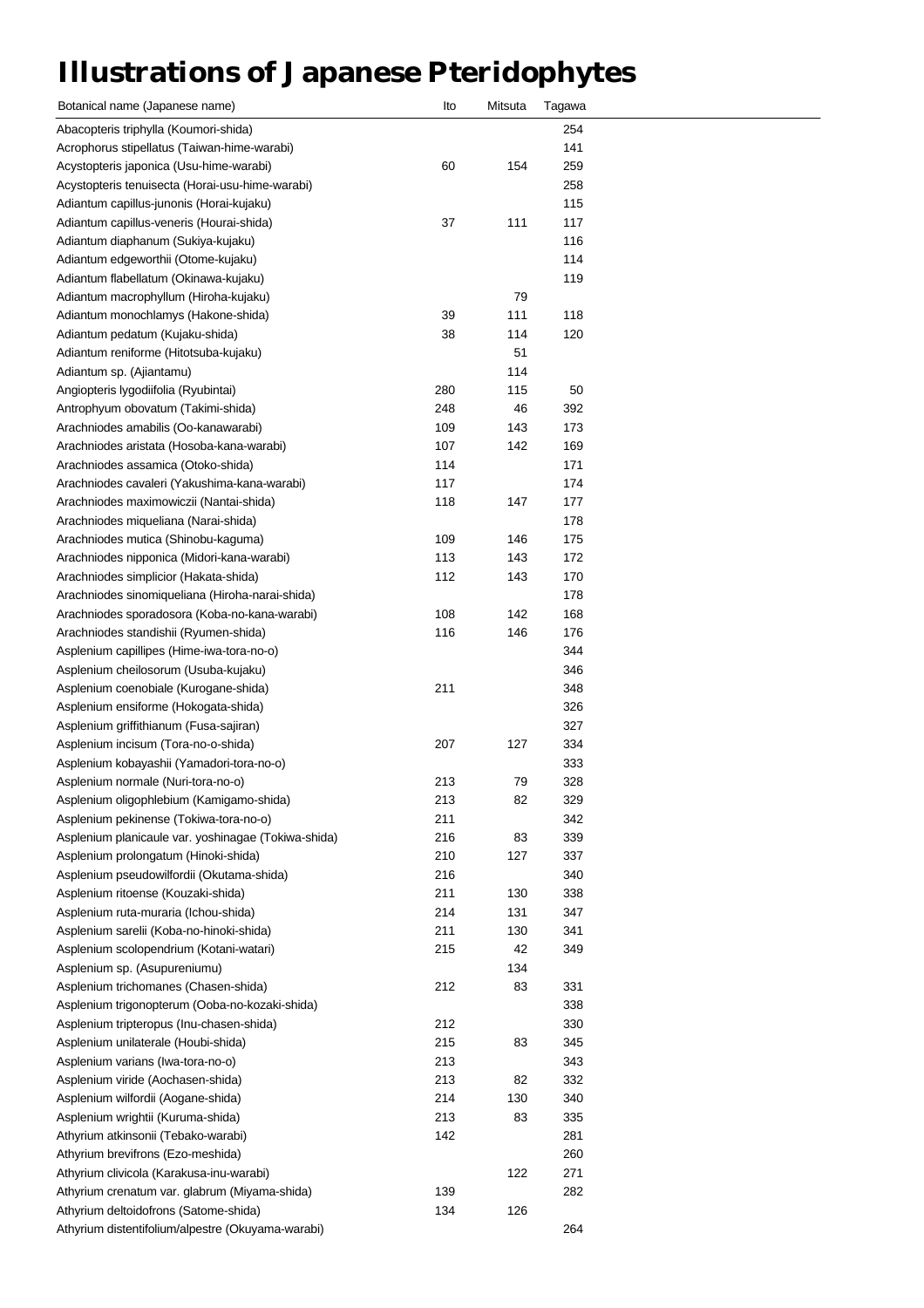| Botanical name (Japanese name)                    | Ito | Mitsuta | Tagawa |  |
|---------------------------------------------------|-----|---------|--------|--|
| Athyrium elegans (Otome-inu-warabi)               |     |         | 274    |  |
| Athyrium frangulum (Miyako-inu-warabi)            |     |         | 279    |  |
| Athyrium henryi (Korai-inu-warabi)                |     |         | 290    |  |
| Athyrium iseanum (Hosoba-inu-warabi)              | 134 | 123     | 278    |  |
| Athyrium kirisimaense (Kirishima-hebi-no-negoza)  |     |         | 269    |  |
| Athyrium kiusianum (Mukugeshi-keshida)            |     |         | 285    |  |
| Athyrium lobato-crenatum (Hitotsuba-shike-shida)  |     |         | 288    |  |
| Athyrium melanolepis (Miyama-me-shida)            | 137 | 123     | 261    |  |
| Athyrium mesosorum (Nuri-warabi)                  | 138 | 131     | 280    |  |
|                                                   |     |         | 262    |  |
| Athyrium multifidum (Oo-satome-shida)             |     |         |        |  |
| Athyrium nakanoi (Hime-houbi-shida)               |     |         | 275    |  |
| Athyrium nikkoense (Iwa-inu-warabi)               | 134 |         | 268    |  |
| Athyrium niponicum (Inu-warabi)                   | 132 | 131     | 273    |  |
| Athyrium otophorum (Tani-inu-warabi)              | 134 | 127     | 274    |  |
| Athyrium pinetorum (Takane-satome-shida)          |     |         | 263    |  |
| Athyrium reflexipinnulum (Sakaba-inu-warabi)      |     |         | 266    |  |
| Athyrium rupestre (Miyama-hebi-no-negoza)         |     |         | 267    |  |
| Athyrium sheareri (Uraboshi-no-kogiri-shida)      | 140 | 98      | 276    |  |
| Athyrium silvicola (Takasago-inu-warabi)          |     |         | 279    |  |
| Athyrium spinulosum (Miyama-inu-warabi)           | 134 |         | 265    |  |
| Athyrium tashiroi (Usuba-hebi-no-negoza)          |     |         | 268    |  |
| Athyrium tozanense (Horai-inu-warabi)             |     |         | 277    |  |
| Athyrium unifurcatum (Oo-hime-warabi-modoki)      |     |         | 292    |  |
| Athyrium vidalii (Yama-inu-warabi)                | 134 | 126     | 270    |  |
| Athyrium wardii (Hiroha-inu-warabi)               | 133 | 122     | 272    |  |
|                                                   |     |         |        |  |
| Athyrium yakusimense (Yakushima-tani-inu-warabi)  |     |         | 274    |  |
| Athyrium yokoscense (Hebi-no-negoza)              | 134 | 127     | 268    |  |
| Azolla imbricata (Aka-uki-kusa)                   |     |         | 398    |  |
| Azolla japonica (Oo-aka-uki-gusa)                 |     | 31      | 399    |  |
| Blechnum brasiliense (Burajiru-shishigashira)     |     | 86      |        |  |
| Blechnum orientale (Hiryu-shida)                  |     |         | 316    |  |
| Bolbitis subcordata (Hetsuka-shida)               |     |         | 179    |  |
| Botrychium lanceolatum (Miyama-hana-warabi)       | 285 |         | 42     |  |
| Botrychium lunaria (Hime-hana-warabi)             |     |         | 41     |  |
| Botrychium: see also Sceptridium ()               |     |         |        |  |
| Callistopteris apiifolia (Kikumobahora-goke)      |     |         | 74     |  |
| Camptosorus sibiricus (Kumonosu-shida)            | 217 | 43      | 350    |  |
| Ceratopteris thalictroides (Mizu-warabi)          | 249 | 59      | 121    |  |
| Cheilanthes argentea (Hime-urajiro)               | 33  | 110     | 109    |  |
| Cheilanthes chusana (Ebigara-shida)               | 33  |         | 107    |  |
| Cheilanthes krameri (Inu-urajiro)                 |     |         | 108    |  |
| Cheilanthes kuhnii var. brandtii (Miyama-urajiro) | 33  |         | 108    |  |
| Cheiropleuria bicuspis (Suji-hitotsuba)           | 220 | 51      | 351    |  |
|                                                   |     |         |        |  |
| Colysis elliptica (Iwa-hitoge)                    | 242 | 58      | 380    |  |
| Colysis hemionitea (Taiwan-kuriha-ran)            |     |         | 375    |  |
| Colysis pothifolia (Oo-iwa-hitoge)                |     |         | 379    |  |
| Colysis shintenensis (Shinten-uraboshi)           |     |         | 377    |  |
| Colysis simplicifrons (Hitotsuba-iwa-hitode)      |     |         | 378    |  |
| Colysis wrightii (Yari-no-hokuri-ha-ran)          | 244 |         | 376    |  |
| Coniogramme intermedia (Iwagane-zenmai)           | 42  | 118     | 105    |  |
| Coniogramme japonica (Iwagane-sou)                | 44  | 55      | 106    |  |
| Cornopteris crenulatoserrata (Ippon-warabi)       | 153 | 175     | 296    |  |
| Cornopteris decurrentialata (Shikechi-shida)      | 154 | 119     | 294    |  |
| Cornopteris fluvialis (Ooba-miyama-inu-warabi)    |     |         | 297    |  |
| Cornopteris hakonensis (Hakone-shikechi-shida)    |     |         | 295    |  |
| Crepidomanes makinoi (Koke-hora-goke)             | 263 |         | 67     |  |
| Crepidomanes makinoi var. tosae (Aohora-goke)     | 262 | 102     |        |  |
|                                                   | 229 | 35      | 381    |  |
| Crypsinus engleri (Taka-no-ha-uraboshi)           |     |         |        |  |
| Crypsinus hastatus (Mitsude-uraboshi)             | 229 | 35      | 383    |  |
| Crypsinus veitchii (Miyama-uraboshi)              |     |         | 385    |  |
| Crypsinus yakuinsularis (Yakushima-uraboshi)      |     |         | 384    |  |
| Crypsinus yakushimensis (Hime-takanoha-uraboshi)  |     |         | 382    |  |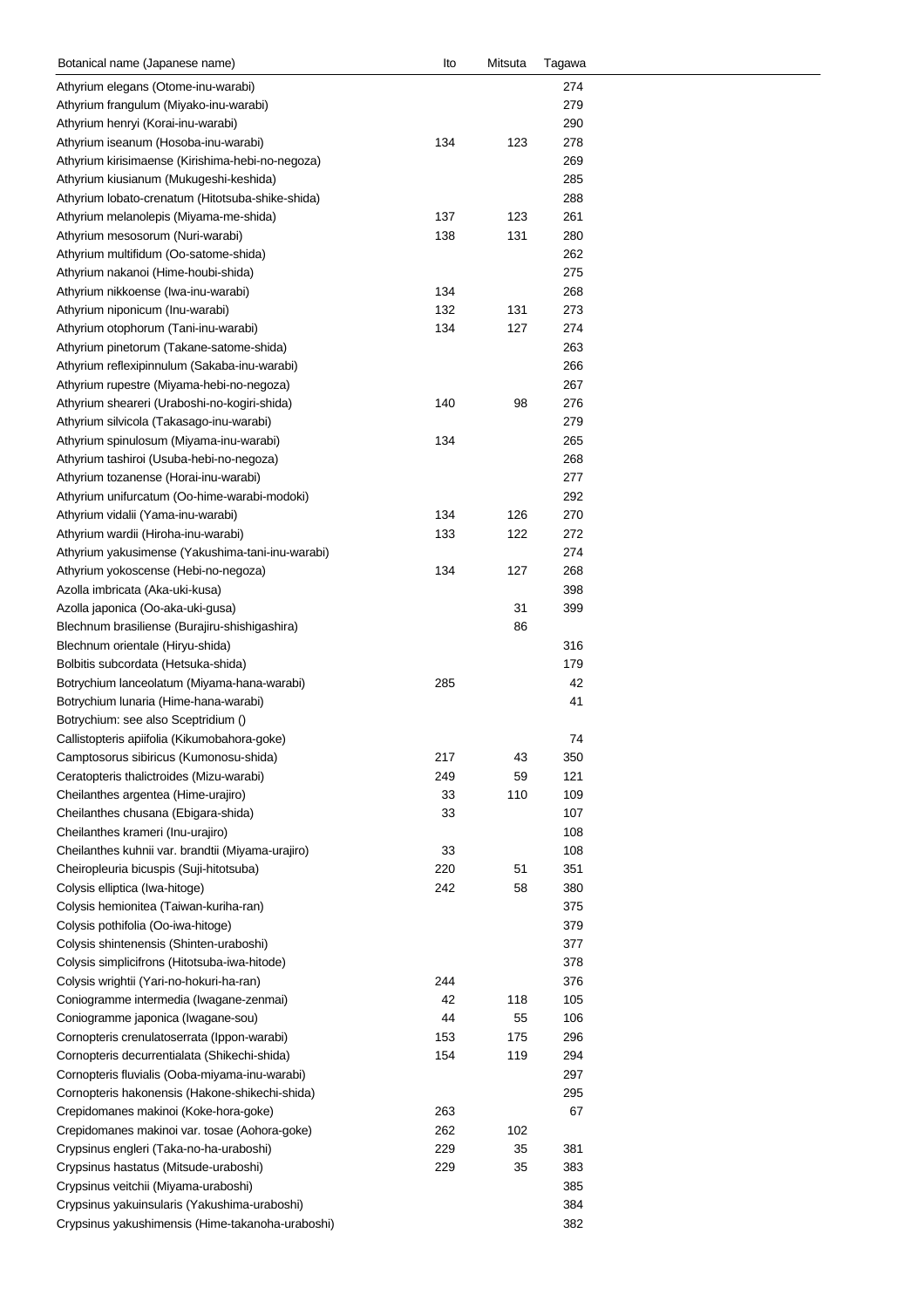| Botanical name (Japanese name)                                                           | lto | Mitsuta | Tagawa |  |
|------------------------------------------------------------------------------------------|-----|---------|--------|--|
| Cryptogramma crispa (Rishiri-shinobu)                                                    |     |         | 111    |  |
| Cryptogramma stelleri (Yatsugatake-shinobu)                                              | 36  |         | 112    |  |
| Ctenitis maximowicziana (Kiyosumi-hime-warabi)                                           | 104 | 162     | 222    |  |
| Ctenitis sinii (Satsuma-shida)                                                           |     |         | 224    |  |
| Ctenitis subglandulosa (Katsumou-inode)                                                  | 102 | 162     | 223    |  |
| Ctenopteris sakaguchiana (Kirehao-okubo-shida)                                           |     |         | 391    |  |
| Cyathea fauriei/spinulosa (Hego)                                                         | 255 | 138     | 130    |  |
| Cyathea hancockii (Kusamaruhachi)                                                        | 256 | 155     | 131    |  |
| Cyathea metteniana (Chabo-hego)                                                          |     |         | 131    |  |
| Cyclosorus acuminatus (Ho-shida)                                                         | 192 | 55      | 250    |  |
| Cyclosorus dentatus (Inu-keho-shida)                                                     |     |         | 252    |  |
| Cyclosorus gongylodes (Chitsuho-shida)                                                   | 193 |         | 249    |  |
| Cyclosorus parasiticus (Keho-shida)                                                      | 195 |         | 251    |  |
| Cyclosorus subpubescens (Kushinoha-shida)                                                |     |         | 253    |  |
| Cyrtomium balansae (Miyajima-shida)                                                      | 130 |         | 167    |  |
| Cyrtomium caryotideum (Me-yabu-sotetsu)                                                  | 131 | 63      | 165    |  |
| Cyrtomium falcatum (Oniyabu-sotetsu)                                                     | 131 | 62      | 162    |  |
| Cyrtomium fortunei (Yabu-sotetsu)                                                        | 129 | 62      | 163    |  |
| Cyrtomium hookerianum (Hosoba-yabu-sotetsu)                                              |     |         | 166    |  |
| Cyrtomium macrophyllum (Hiroha-yabu-sotetsu)                                             | 131 | 63      | 164    |  |
| Cystopteris fragilis (Nayo-shida)                                                        | 59  | 154     | 257    |  |
| Cystopteris sudetica (Yama-hime-warabi)                                                  | 59  |         | 256    |  |
| Davallia mariesii (Shinobu)                                                              | 3   | 115     | 122    |  |
| Dennstaedtia hirsuta (Inu-shida)                                                         | 16  | 103     | 76     |  |
| Dennstaedtia hirsuta var. bipinnata (Karakusa-inu-shida)                                 | 18  |         |        |  |
| Dennstaedtia scabra (Koba-no-ishikaguma)                                                 | 13  | 103     | 75     |  |
| Dennstaedtia wilfordii (Ouren-shida)                                                     | 16  | 103     | 77     |  |
| Deparia: see Lunathyrium ()                                                              |     |         |        |  |
| Dicranopteris dichotoma/pedata (Ko-shida)                                                | 269 | 71      | 57     |  |
|                                                                                          | 196 |         | 255    |  |
| Dictyocline griffithii var. wilfordii (Ami-shida)                                        | 162 | 42      | 315    |  |
| Diplaziopsis cavalieriana (Iwa-ya-shida)<br>Diplazium bittyuense (Bitchiu-hikage-warabi) |     | 66      | 311    |  |
|                                                                                          |     |         |        |  |
| Diplazium chinense (Hikage-warabi)                                                       |     |         | 312    |  |
| Diplazium dilatatum (Hiroha-no-kogiri-shida)                                             |     |         | 304    |  |
| Diplazium doederleinii (Shimna-shiroyama-shida)                                          |     |         | 309    |  |
| Diplazium donianum (Ki-no-hori-shida)                                                    |     |         | 299    |  |
| Diplazium esculentum (Kuware-shida)                                                      |     |         | 314    |  |
| Diplazium hachijoense (Shiroyama-shida)                                                  | 160 | 135     | 308    |  |
| Diplazium kawakamii (Aoiga-warabi)                                                       |     |         | 313    |  |
| Diplazium mettenianum (Miyama-no-kogiri-shida)                                           | 158 | 86      | 302    |  |
| Diplazium nipponicum (Oni-hikage-warabi)                                                 |     | 135     | 310    |  |
| Diplazium okudairae (Iyo-kujaku)                                                         |     |         | 301    |  |
| Diplazium petrii (Hiroha-miyama-no-kogiri-shida)                                         |     |         | 303    |  |
| Diplazium pin-faense (Fukuregi-shida)                                                    |     |         | 299    |  |
| Diplazium squamigerum (Kiyotaki-shida)                                                   | 159 | 134     | 283    |  |
| Diplazium subsinuatum (Hera-shida)                                                       | 157 | 46      | 298    |  |
| Diplazium taiwanense (Nise-shiroyama-shida)                                              |     |         | 306    |  |
| Diplazium tomitaroanum (Nokogiri-hera-shida)                                             |     |         | 298    |  |
| Diplazium virescens (Kokumou-kujaku)                                                     | 160 | 135     | 307    |  |
| Diplazium wichurae (Nokogiri-shida)                                                      | 158 | 86      | 300    |  |
| Diplazium yakumontanum (Yakushima-warabi)                                                |     |         | 305    |  |
| Doryopteris pedata (Bushi-bafuuro-shida)                                                 |     | 62      |        |  |
| Drymotaenium miyoshianum (Kuragari-shida)                                                | 241 |         | 365    |  |
| Dryopteris ambigens (Hiroha-beni-shida)                                                  |     |         | 212    |  |
| Dryopteris amurensis (Okuyama-shida)                                                     | 101 | 163     | 198    |  |
| Dryopteris anadroma (Mukashi-beni-shida)                                                 |     | 171     |        |  |
| Dryopteris atrata (Iwa-hego)                                                             | 64  | 94      | 183    |  |
| Dryopteris austriaca (Shirane-warabi)                                                    | 98  | 163     | 199    |  |
| Dryopteris bissetiana (Yama-itachi-shida)                                                | 80  | 166     | 205    |  |
| Dryopteris championii (Saikoku-beni-shida)                                               | 83  | 174     | 213    |  |
| Dryopteris chinensis (Misaki-kaguma)                                                     | 97  | 154     | 202    |  |
| Dryopteris commixta (Tsukushi-iwa-hego)                                                  |     |         | 185    |  |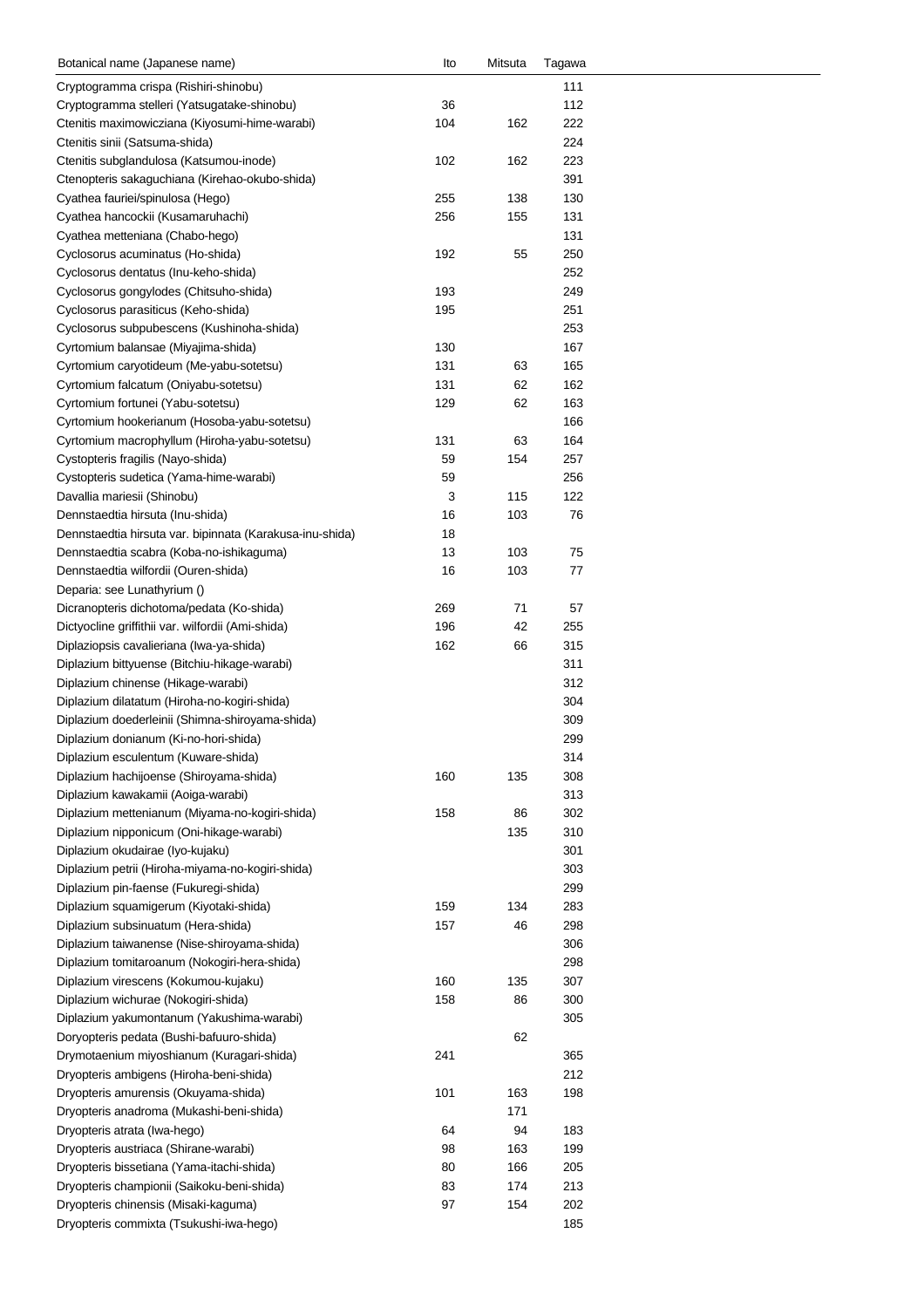| Botanical name (Japanese name)                      | lto | Mitsuta | Tagawa |  |
|-----------------------------------------------------|-----|---------|--------|--|
| Dryopteris coreano-montana (Karafuto-menma)         |     |         | 191    |  |
| Dryopteris crassirhizoma (O-shida)                  | 62  | 167     | 189    |  |
| Dryopteris decipiens (Nachi-kujaku)                 | 89  | 95      | 209    |  |
| Dryopteris dickinsii (Oo-kujaku-shida)              | 65  | 95      | 184    |  |
| Dryopteris erythrosora (Beni-shida)                 | 81  | 171     | 212    |  |
| Dryopteris expansa (Shirane-warabi)                 |     |         | 199    |  |
|                                                     |     |         |        |  |
| Dryopteris formosana (Takasago-shida)               | 94  | 167     | 215    |  |
| Dryopteris fragrans (Nioi-shida)                    | 99  |         | 200    |  |
| Dryopteris fuscipes (Maruba-beni-shida)             | 83  |         | 210    |  |
| Dryopteris gymnophylla (Sakura-ikaguma)             | 96  | 163     | 201    |  |
| Dryopteris gymnosora (Nuka-itachi-shida)            | 95  | 175     | 219    |  |
| Dryopteris hayatae/subexaltata (Inu-tama-shida)     | 65  |         | 195    |  |
| Dryopteris hendersonii (Hourai-hime-warabi)         |     |         | 221    |  |
| Dryopteris hondoensis (Oo-beni-shida)               | 87  | 171     | 217    |  |
| Dryopteris indusiata (Nuka-itachi-shida-modoki)     | 84  | 174     | 218    |  |
| Dryopteris kinkiensis (Gifu-beni-shida)             |     |         | 214    |  |
| Dryopteris kominatoensis (Tanihego-modoki)          |     |         | 187    |  |
| Dryopteris lacera (Kuma-warabi)                     | 65  | 170     | 193    |  |
| Dryopteris laeta (Iwa-kage-warabi)                  |     |         | 197    |  |
|                                                     |     |         |        |  |
| Dryopteris lunanensis (Oo-mine-iwa-hego)            |     | 94      |        |  |
| Dryopteris monticola (Miyama-beni-shida)            | 78  | 167     | 187    |  |
| Dryopteris nipponensis (Tougoku-shida)              | 86  | 171     | 211    |  |
| Dryopteris pacifica (Oo-itachi-shida)               | 91  |         | 204    |  |
| Dryopteris polita (Taitou-beni-shida)               |     |         | 196    |  |
| Dryopteris polylepis (Miyama-kuma-warabi)           | 63  |         | 188    |  |
| Dryopteris purpurella (Murasaki-beni-shida)         |     |         | 216    |  |
| Dryopteris sabaei (Miyama-itachi-shida)             | 65  | 163     | 194    |  |
| Dryopteris sacrosancta (Hime-itachi-shida)          |     | 166     | 207    |  |
| Dryopteris saxifraga (Iwa-itachi-shida)             | 92  |         | 206    |  |
| Dryopteris shikokiana (Hou-no-kawa-shida)           |     |         | 220    |  |
| Dryopteris sieboldii (Nagasaki-shida)               | 79  | 94      | 182    |  |
| Dryopteris sordidipes (Yogore-itachi-shida)         |     |         | 208    |  |
|                                                     |     |         |        |  |
| Dryopteris sparsa (Nagaba-no-itachi-shida)          | 75  |         | 196    |  |
| Dryopteris tasiroi (Tsukushi-oo-kujaku)             |     |         | 184    |  |
| Dryopteris tokyoensis (Tanihego)                    | 69  | 95      | 186    |  |
| Dryopteris toyamae (Nagasaki-shida-modoki)          |     |         | 182    |  |
| Dryopteris uniformis (Okuma-warabi)                 | 65  | 170     | 192    |  |
| Dryopteris varia (Nankai-itachi-shida)              | 93  | 166     | 203    |  |
| Dryopteris wallichiana (Ooya-guruma-shida)          |     |         | 190    |  |
| Elaphoglossum tosaense (Hiroha-atsuita)             | 198 | 42      | 181    |  |
| Elaphoglossum yoshinagae (Atsuita)                  | 198 | 39      | 180    |  |
| Equisetum arvense (Sugina)                          |     | 27      | 33     |  |
| Equisetum hyemale (To-kusa)                         |     | 30      | 37     |  |
| Equisetum limosum (Mizudokusa)                      |     |         | 36     |  |
| Equisetum palustre (Inu-sugina)                     |     |         | 34     |  |
|                                                     |     |         |        |  |
| Equisetum pratense (Yachi-sugina/karafuto-sugina)   |     |         | 35     |  |
| Equisetum ramosissimum var. japonicum (Inu-do-kusa) |     | 30      | 38     |  |
| Equisetum scirpoides (Hime-dokusa)                  |     |         | 37     |  |
| Equisetum sylvaticum (Fusasugina/ezosugina)         |     |         | 35     |  |
| Equisetum variegatum (Chishima-hime-togusa)         |     |         | 37     |  |
| Gleichenia japonica (Urajiro)                       | 271 | 70      | 58     |  |
| Gleichenia laevissima (Kaneko-shida)                | 272 |         | 59     |  |
| Gonocormus minutus (Uchiwa-goke)                    | 267 | 51      | 68     |  |
| Grammitis dorsipila (Hime-uraboshi)                 |     |         | 389    |  |
| Gymnocarpium dryopteris (Usagi-shida)               | 188 | 154     | 247    |  |
| Gymnocarpium jessoense (Iwa-usagi-shida)            | 189 |         | 246    |  |
|                                                     | 190 | 90      |        |  |
| Gymnocarpium oyamense (Ebira-shida)                 |     |         | 248    |  |
| Hemionitis arifolia (Inu-ami-shida)                 |     | 50      |        |  |
| Histiopteris incisa (Yu-no-mine-shida)              | 32  | 54      | 92     |  |
| Humata repens (Kikushinobu)                         | 48  | 115     | 123    |  |
| Humata repens var.? (Shima-kiku-shinobu)            |     | 115     |        |  |
| Hymenophyllum barbatum (Kouya-koke-shinobu)         | 261 | 99      | 65     |  |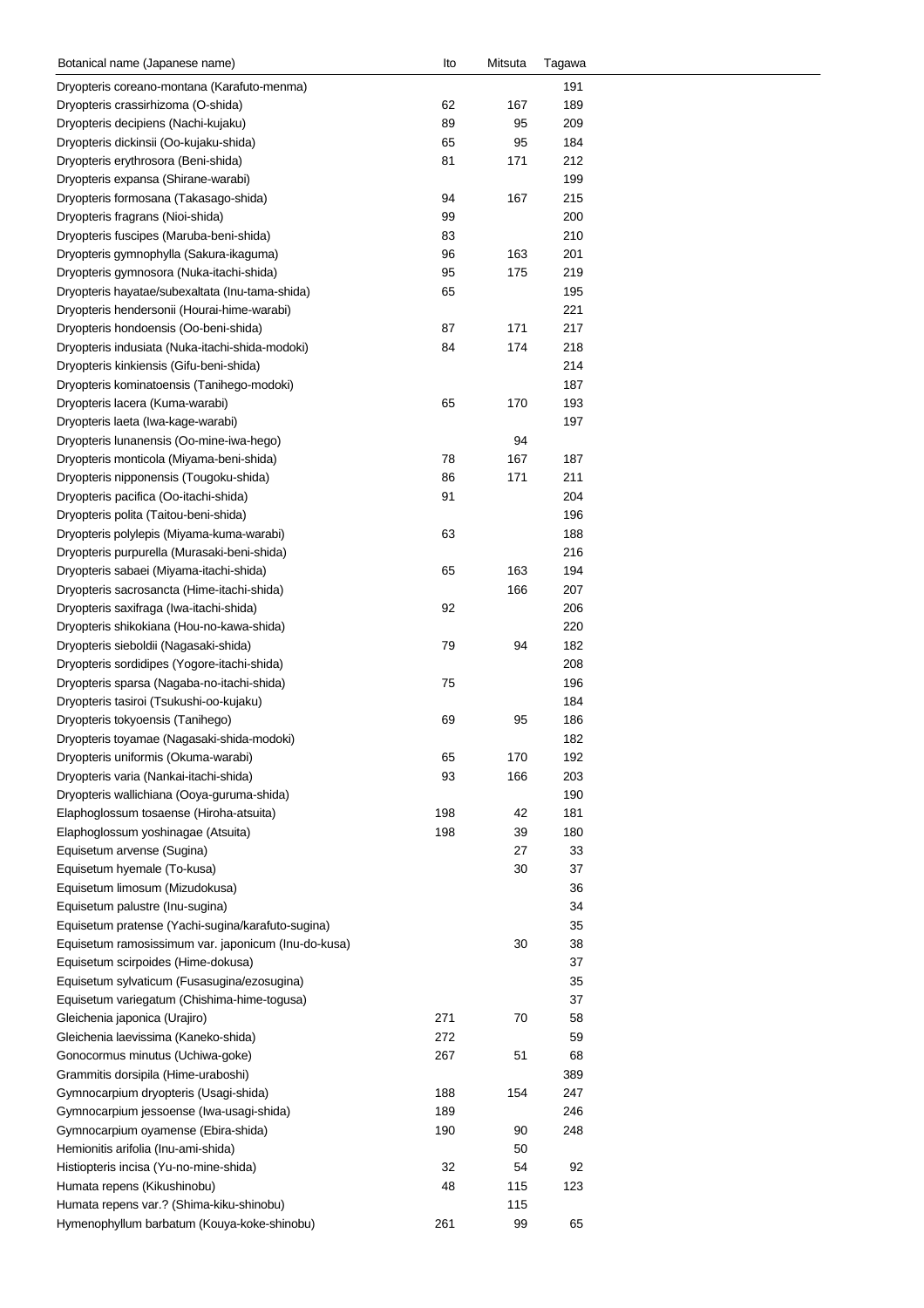| Botanical name (Japanese name)                                 | Ito | Mitsuta | Tagawa |
|----------------------------------------------------------------|-----|---------|--------|
| Hypodematium crenatum subsp. fauriei (Kinmou-warabi)           | 176 | 151     | 142    |
| Hypolepis alte-gracillima (Seitaka-iwa-hime-warabi)            |     |         | 90     |
| Hypolepis punctata (Iwa-hime-warabi)                           | 45  | 159     | 90     |
| Isoetes asiatica (Hime-mizunira/ezomizunira)                   |     |         | 32     |
| Isoetes japonica (Mizunira)                                    |     | 19      | 32     |
| Japanobotrychium strictum (Nagaho-no-natsu-no-hana-warabi)     | 285 |         | 44     |
| Japanobotrychium virginianum (Natsu-no-hana-warabi)            | 285 | 70      | 43     |
| Lastrea angulariloba (Oo-hashigo-shida)                        |     |         | 234    |
| Lastrea cystopteroides (Hime-hashigo-shida)                    |     |         | 230    |
| Lastrea erubescens (Taiyou-shida)                              |     |         | 238    |
| Lastrea gracilescens (Shima-ya-warabi)                         |     |         | 240    |
| Lastrea hattorii (Yokogura-hime-warabi)                        |     |         | 242    |
| Lastrea nipponica (Nikkou-shida)                               |     |         | 232    |
| Lastrea oligophlebia (Tou-hime-warabi)                         |     |         | 243    |
| Lastrea subochthodes (Ibuki-shida/oo-ibuki-shida)              |     |         | 237    |
| Lastrea tenericaulis (Arage-hime-warabi)                       |     |         | 243    |
| Lastrea uraiensis (Taiwan-harigane-warabi)                     |     |         | 240    |
| Lastrea viridifrons (Midori-hime-warabi)                       |     |         | 244    |
| Lemmaphyllum microphyllum (Mamezuta)                           | 240 | 54      | 367    |
| Lemmaphyllum pyriforme (Onimame-shida)                         |     |         | 366    |
| Lepisorus annuifrons (Hotei-shida)                             |     |         | 360    |
| Lepisorus clathratus (Toguchi-uraboshi)                        |     |         | 359    |
| Lepisorus onoei (Hime-no-kishinobu)                            | 230 | 34      | 362    |
| Lepisorus thunbergianus (Noki-shinobu)                         | 1   | 34      | 364    |
| Lepisorus tosaensis (Tsukushi-no-ki-shinobu)                   | 230 | 35      | 363    |
| Lepisorus uchiyamae (Kouraboshi)                               | 230 |         | 358    |
| Lepisorus ussuriensis var. distans (Miyama-no-kishinobu)       | 230 | 34      | 361    |
| Leptogramma mollissima (Mizu-shida/arage-mizu-shida)           |     |         | 245    |
| Leptorumohra/Arachniodes miqueliana (Narai-shida)              | 119 | 146     | 178    |
| Lindsaea commixta (Shin-edauchi-honguu-shida)                  |     |         | 87     |
| Lindsaea cultrata (Honguu-shida)                               | 22  |         | 84     |
| Lindsaea japonica (Saigoku-honguu-shida)                       | 22  |         | 85     |
| Lindsaea tenera var. chienii (Eda-uchi-honguu-shida)           | 22  | 107     | 86     |
| Loxogramme grammitoides (Hime-sajiran)                         | 243 | 46      | 388    |
| Loxogramme salicifolia (Iwa-yanagi-shida)                      | 243 |         | 387    |
| Loxogramme saziran (Saji-ran)                                  | 243 | 46      | 386    |
| Lunathyrium conilii (Hosoba-shike-shida)                       | 144 | 87      | 287    |
| Lunathyrium dimorphophyllum (Seitakashike-shida)               |     | 87      | 286    |
| Lunathyrium japonicum (Shike-shida)                            | 145 | 87      | 284    |
| Lunathyrium okuboanum (Oo-hime-warabi)                         | 145 | 175     | 293    |
| Lunathyrium pterorachis (Oo-me-shida)                          | 151 | 134     | 290    |
| Lunathyrium pycnosorum (Miyama-shike-shida)                    | 149 | 123     | 289    |
| Lunathyrium viridifrons (Midori-warabi)                        | 145 |         | 291    |
| Lycopodium alpinum var. planiramulosum (Miyama-hikage-no-kazur |     |         | 15     |
| Lycopodium annotinum (Sugi-kazura)                             |     | 23      | 12     |
| Lycopodium annotinum var. acrifolium (Takane-sugi-kazura)      |     |         |        |
| Lycopodium carolinianum (Inu-yachi-sugiran)                    |     |         | 18     |
| Lycopodium casuarinoides (Himozuru)                            |     | 23      | 19     |
| Lycopodium cernuum (Mizu-sugi)                                 |     | 22      | 20     |
| Lycopodium clavatum (Hikage-no-kasura)                         |     | 19      | 11     |
| Lycopodium clavatum var. robustius (Ezo-hikage-no-kazura)      |     |         |        |
| Lycopodium complanatum (Asuhi-kazura)                          |     | 23      | 16     |
| Lycopodium cryptomerianum (Sugi-ran)                           |     | 18      | 6      |
| Lycopodium fargesii (Himo-sugiran)                             |     |         | 8      |
| Lycopodium fordii (Nankaku-ran)                                |     |         | 7      |
| Lycopodium inundatum (Yachi-sugiran)                           |     |         | 17     |
| Lycopodium obscurum (Mannen-sugi)                              |     | 22      | 13     |
| Lycopodium phlegmaria (Yourakuhiba)                            |     | 19      | 10     |
| Lycopodium riukiuense (Riukiu-koke-shinobu)                    |     |         | 63     |
| Lycopodium selago subsp. appressa (Ko-sugiran)                 |     |         | 2      |
| Lycopodium selago subsp. chinensis (Hime-sugiran)              |     |         | 3      |
| Lycopodium selago subsp. serrata (Hosoba-tougeshiba)           |     |         | 5      |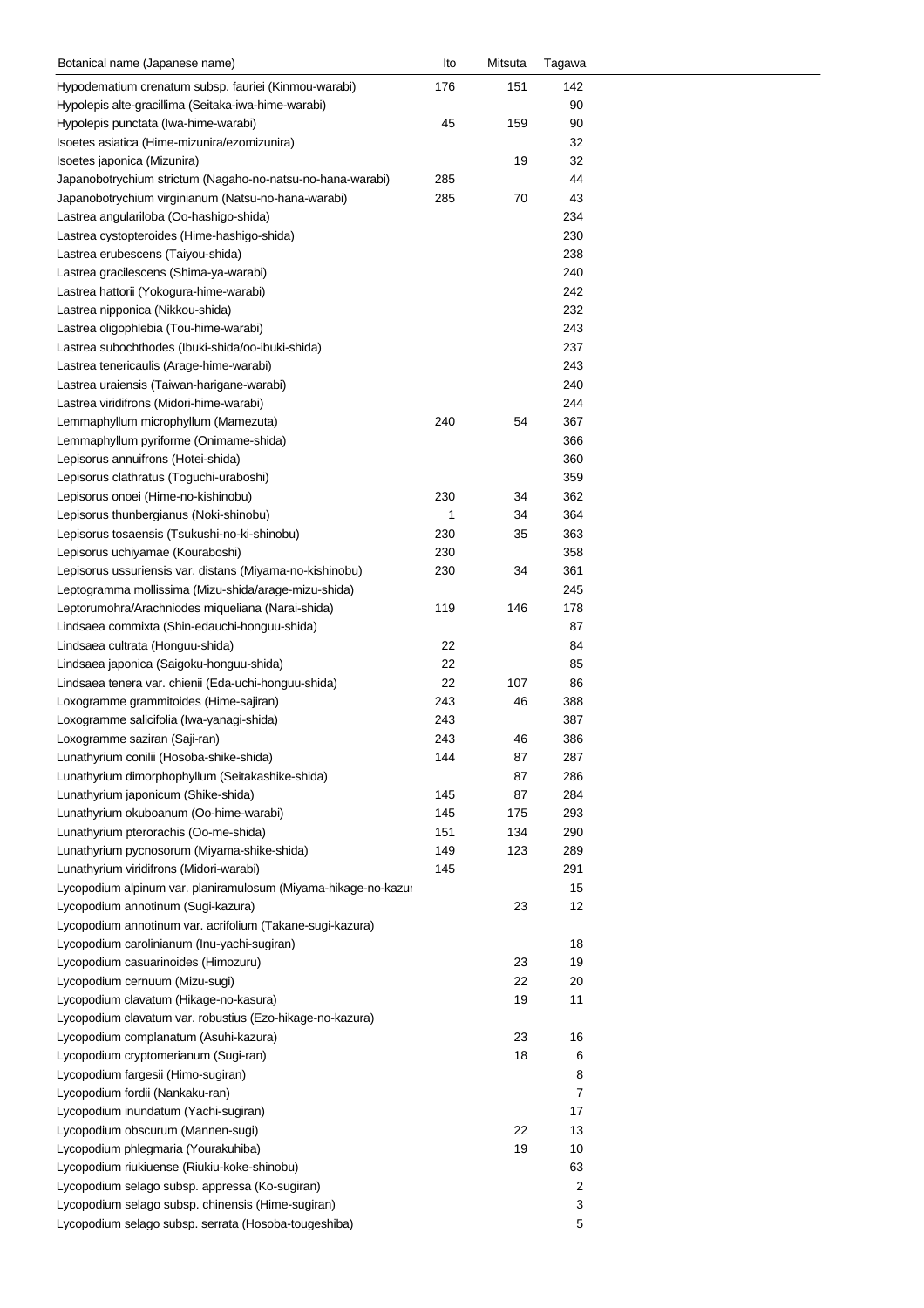| Botanical name (Japanese name)                               | Ito | Mitsuta | Tagawa |
|--------------------------------------------------------------|-----|---------|--------|
| Lycopodium serratum (Tougeshiba)                             |     | 18      | 5      |
| Lycopodium sieboldii (Himoran)                               |     |         | 9      |
| Lycopodium sitchense var. nikoense (Takane-hikane-no-kazura) |     | 22      | 14     |
| Lycopodium somae (Ko-sugitou-geshiba)                        |     |         | 4      |
| Lygodium japonicum (Kanikusa)                                | 273 | 70      | 56     |
| Marsilea quadrifolia (Denji-sou)                             |     | 59      | 396    |
| Matteuccia orientalis (Inu-gansoku)                          | 50  | 78      | 133    |
| Matteuccia struthiopteris (Kusa-sotetsu)                     | 50  | 75      | 132    |
| Mecodium badium/flexile (Oni-koke-shinobu)                   | 258 |         | 64     |
| Mecodium crispatum (Miyama-koke-shinobu)                     |     |         | 64     |
| Mecodium flexile (Oo-koke-shinobu)                           | 258 |         | 64     |
| Mecodium oligosorum (Kiyosumi-koke-shinobu)                  | 260 | 99      | 62     |
| Mecodium polyanthos (Hosoba-koke-shinobu)                    | 260 | 99      | 61     |
| Mecodium wrightii (Koke-shinobu)                             | 258 |         | 60     |
| Microgramma sp. (Mikuroguranma)                              |     | 38      |        |
| Microlepia marginata (Fumoto-shida)                          | 19  | 78      | 78     |
| Microlepia obtusiloba (Koushun-shida)                        |     |         | 80     |
| Microlepia pseudo-strigosa (Fumoto-kaguma)                   |     |         | 79     |
| Microlepia strigosa (Ishikaguma)                             | 21  | 106     | 80     |
| Microlepia substrigosa (Usuba-ishikaguma)                    |     |         | 80     |
| Microlepia yakusimensis (Yakushima-kaguma)                   |     |         | 80     |
| Microsorium buergerianum (Nukaboshi-kuriharan)               |     |         | 373    |
| Microsorium hancockii (Hokosaki-uraboshi)                    |     |         | 374    |
| Microsorium scolopendrium (Okinawa-uraboshi)                 |     | 59      |        |
| Monachosorum arakii (Hime-mukago-shida)                      |     |         | 82     |
| Monachosorum flagellare (Oo-fuji-shida)                      | 40  | 142     | 81     |
| Neocheiropteris ensata (Kuriha-ran)                          | 231 | 38      | 368    |
| Neocheiropteris subhastata (Yanone-shida)                    | 232 | 38      | 369    |
| Neottopteris antiqua (Oo-taniwatari)                         | 218 | 43      | 324    |
| Neottopteris nidus (Shima-ootani-watari)                     | 219 | 43      | 325    |
| Nephrolepis auriculata (Tama-shida)                          | 49  | 91      | 124    |
| Nephrolepis exaltata (Seiyoutama-shida)                      |     | 91      |        |
| Nothoperanema shikokiana (Ho-o-no-kawa-shida)                |     | 159     |        |
| Onoclea sensibilis var. interrupta (Kouya-warabi)            | 53  | 55      | 134    |
| Onychium japonicum (Tachi-shinobu)                           | 35  | 111     | 110    |
| Ophioderma pendulum (Koburan)                                |     |         | 49     |
| Ophioglossum kawamurae (Sakurajima-hana-yasuri)              |     |         | 48     |
| Ophioglossum petiolatum (Fuji-hana-yasuri)                   |     | 39      | 46     |
| Ophioglossum petiolatum (Kohiroha-hana-yasuri)               |     | 39      | 46     |
| Ophioglossum thermale (Hama-hanayasuri)                      | 286 | 39      | 47     |
| Ophioglossum thermale var. nipponicum (Ko-hana-yasuri)       | 286 |         |        |
| Ophioglossum vulgatum (Hiroha-hana-yasuri)                   |     |         | 45     |
| Oreopteris limbosperma subsp. fauriei (Oo-bashorima)         |     |         |        |
| Osmunda banksiifolia (Shiroyama-zenmai)                      | 278 |         | 55     |
| Osmunda cinnamomea var. fokiensis (Yamadori-zenmai)          | 277 | 71      | 53     |
| Osmunda claytoniana (Oni-zenmai)                             | 277 |         | 54     |
| Osmunda japonica (Zenmai)                                    | 276 | 118     | 51     |
| Osmunda lancea (Yasha-zenmai)                                | 276 | 119     | 52     |
| Phegopteris bukoensis (Tachi-hime-warabi)                    | 183 |         | 225    |
| Phegopteris connectilis/polypodioides (Miyama-warabi)        | 180 | 147     | 227    |
| Phegopteris decursivepinnata (Gejigeji-shida)                | 178 | 155     | 226    |
| Phlebodium aureum (Dai-oo-uraboshi)                          |     | 58      |        |
| Pityrogramma calomelanos var. aureoflava (Kin-shida)         |     | 122     |        |
| Plagiogyria adnata/rankanensis (Takasago-kiji-no-o)          | 254 |         | 125    |
| Plagiogyria euphlebia (Oo-kijino-o)                          | 254 | 74      | 127    |
| Plagiogyria japonica (Kiji-no-o-shida)                       | 252 | 74      | 126    |
| Plagiogyria matsumureana (Yama-sotetsu)                      | 253 | 74      | 128    |
| Plagiogyria stenoptera (Shima-yama-sotetsu)                  |     |         | 129    |
| Platycerium holttumii (Puratikeriumu-horutamii)              |     | 50      |        |
| Platycerium sp. (Bikaku-shida)                               |     | 50      |        |
| Pleurosoriopsis makinoi (Karakusa-shida)                     | 47  | 119     | 113    |
| Polypodium fauriei (Oshaguji-denda)                          | 224 | 90      | 354    |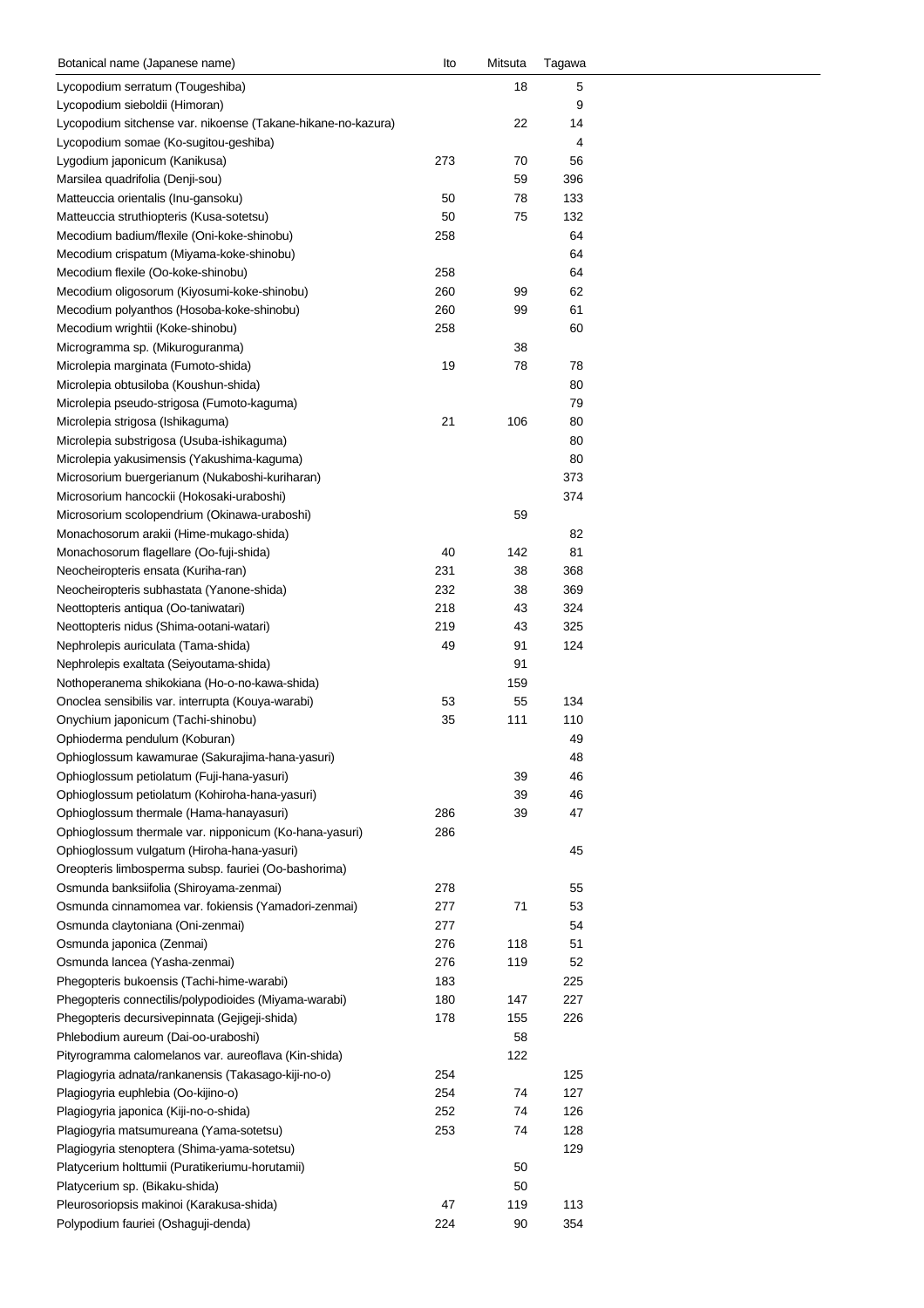| Botanical name (Japanese name)                             | lto | Mitsuta | Tagawa |  |
|------------------------------------------------------------|-----|---------|--------|--|
| Polypodium formosanum (Taiwan-aone-kazura)                 |     |         | 355    |  |
| Polypodium niponicum (Aone-kazura)                         | 226 | 58      | 356    |  |
| Polypodium someyae (Myougi-shida)                          | 225 |         | 357    |  |
| Polypodium virginianum (Ezo-deshida)                       | 224 |         | 353    |  |
| Polypodium vulgare (Oo-ezo-denda)                          |     |         | 352    |  |
| Polystichum braunii (Hoso-inode)                           | 125 | 139     | 160    |  |
| Polystichum craspedosorum (Tsuru-denda)                    | 125 | 67      | 144    |  |
| Polystichum deltodon (Tachi-denda)                         | 126 |         | 148    |  |
| Polystichum doianum (Sakurajima-inode)                     |     |         | 156    |  |
| Polystichum fibripaleaceum (Asuka-inode)                   | 125 |         |        |  |
| Polystichum gemmiferum (Komochi-inode)                     |     |         | 153    |  |
| Polystichum gracilipes var. gemmiferum (Senjou-denda)      |     |         | 147    |  |
| Polystichum hancockii (Taiwan-jumonji-shida)               |     |         | 145    |  |
| Polystichum igaense (Chabo-inode)                          |     |         | 157    |  |
| Polystichum inaense (Ina-denda)                            |     |         | 149    |  |
| Polystichum kiusiuense (Kyushyu-inode)                     |     |         | 153    |  |
| Polystichum kurokawae (Akame-inode)                        |     |         | 158    |  |
| Polystichum lachenense (Takane-shida)                      | 126 |         | 150    |  |
| Polystichum lepidocaulon (Orizuru-shida)                   | 124 | 67      | 143    |  |
|                                                            |     |         |        |  |
| Polystichum lonchitis (Hi-iragi-denda)                     |     |         | 146    |  |
| Polystichum makinoi (Kata-inode)                           | 125 |         | 154    |  |
| Polystichum microchlamys (Karakusa-inode)                  | 125 |         | 161    |  |
| Polystichum neolobatum (Ina-inode)                         |     |         | 152    |  |
| Polystichum ovatopaleaceum (Tsuyanashi-inode)              | 125 | 139     |        |  |
| Polystichum ovatopaleaceum var coraiense (Iwa-shiro-inode) | 125 |         |        |  |
| Polystichum polyblepharum (Inode)                          | 121 | 139     | 159    |  |
| Polystichum pseudomakinoi (Sai-goke-inode)                 | 125 | 138     | 155    |  |
| Polystichum retrosopaleaceum (Sakage-inode)                |     |         | 158    |  |
| Polystichum rigens (Oni-inode)                             |     |         | 152    |  |
| Polystichum tagawanum (Inode-modoki)                       |     |         | 157    |  |
| Polystichum tripteron (Juumonji-shida)                     | 126 | 98      | 145    |  |
| Polystichum tsussimense (Hime-kana-warabi)                 | 127 | 138     | 151    |  |
| Polystichum x namegatae (Mitsuishi-inode)                  |     |         | 155    |  |
| Polystichum x ongataense (Ongata-inode)                    |     |         | 158    |  |
| Psilotum nudum (Matsuba-ran)                               |     | 18      | 1      |  |
| Pteridium aquilinum var. latiusculum (Warabi)              | 5   | 106     | 91     |  |
| Pteris cretica (Ooba-no-inomotosou)                        | 27  | 78      | 94     |  |
| Pteris dispar (Amakusa-shida)                              | 28  | 107     | 96     |  |
| Pteris excelsa (Ooba-no-hachijou-shida)                    | 28  | 110     | 98     |  |
| Pteris fauriei (Hachijou-shida)                            |     |         | 99     |  |
| Pteris kiuschiuensis (Ko-hachijo-shida)                    |     |         | 100    |  |
| Pteris multifida (Ino-motosou)                             | 27  | 107     | 95     |  |
| Pteris nakasimae (Hinotani-shida)                          |     |         | 103    |  |
| Pteris natiensis (Yawara-hachijou-shida)                   |     |         | 102    |  |
| Pteris nipponica/cretica var. albolineat (Matsuzaka-shida) | 27  | 79      |        |  |
| Pteris oshimensis (Hachijou-shida-modoki)                  |     | 110     | 101    |  |
| Pteris ryukyuensis (Ryukyuino-motosou)                     |     |         | 95     |  |
| Pteris setuloso-costulata (Toge-hachijou-shida)            |     |         | 100    |  |
| Pteris tokioi (Hikage-amakusa-shida)                       |     |         | 103    |  |
| Pteris vittata (Moejima-shida)                             |     |         | 93     |  |
|                                                            | 28  | 54      | 104    |  |
| Pteris wallichiana (Nachi-shida)                           |     |         |        |  |
| Pteris yamatensis (Hime-inomotosou)                        |     |         | 95     |  |
| Ptilopteris maximowiczii (Fuji-shida)                      | 40  | 66      | 83     |  |
| Pyrrosia linearifolia (Biroudo-shida)                      | 239 | 31      | 370    |  |
| Pyrrosia lingua (Hitotsuba)                                | 235 | 47      | 371    |  |
| Pyrrosia polydactylis (Momiji-hitotsuba)                   |     | 47      |        |  |
| Pyrrosia tricuspis (Iwa-omodaka)                           | 236 |         | 372    |  |
| Salvinia natans (Sanjoumo)                                 |     | 30      | 397    |  |
| Sceptridium daucifolium (Horai-hana-warabi)                |     |         | 40     |  |
| Sceptridium japonicum (Oo-hanawarabi)                      | 285 | 70      | 40     |  |
| Sceptridium minus (Usui-hana-warabi)                       |     |         | 39     |  |
| Sceptridium multifidum (Yama-hana-warabi)                  |     |         | 39     |  |